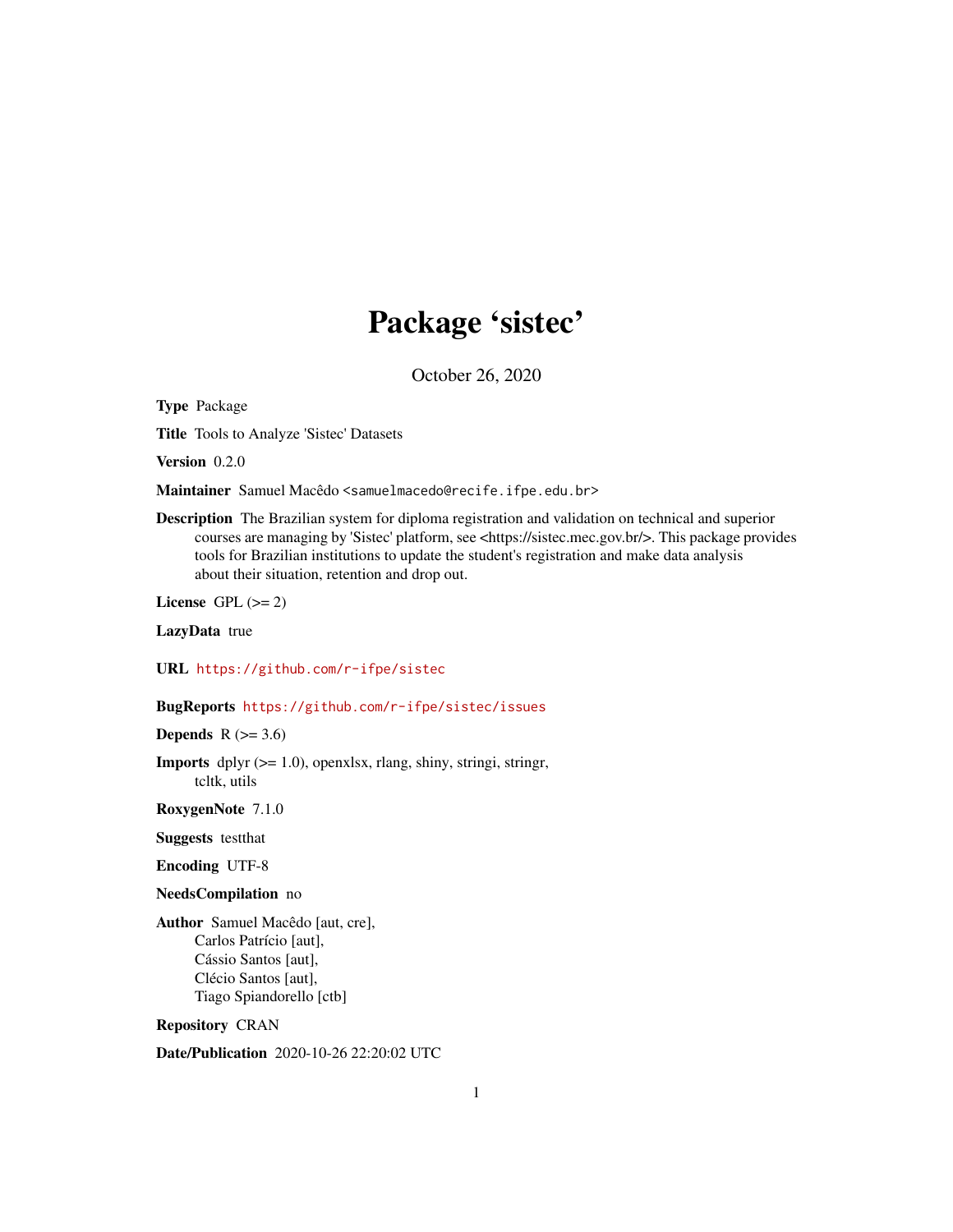# <span id="page-1-0"></span>R topics documented:

| Index |  |
|-------|--|
|       |  |

aria *Aria web application*

# Description

This is the web application using the sistec package. It was created to ease the work using the package, but you can have the same results reading the files (sistec::read\_rfept()), comparing the results with (sistec::compare\_sistec()) and write the outputs (sistec::write\_output()).

# Usage

```
aria(
  output_path = NULL,
  output_folder_name = "ARIA",
 max_file_size = 100,
  options_port = 8888,
  options_launch_browser = TRUE,
  test_mode = TRUE,
  version = "offline"
\mathcal{E}
```
# Arguments

| output_path            | The folder where you want to save the results.                                                        |
|------------------------|-------------------------------------------------------------------------------------------------------|
| output_folder_name     |                                                                                                       |
|                        | The folder's name you want to save the results.                                                       |
|                        | max_file_size The maximum file size in megabytes.                                                     |
| options_port           | The TCP port that the application should listen on, usually 8888.                                     |
| options_launch_browser |                                                                                                       |
|                        | If true, the system's default web browser will be launched automatically after<br>the app is started. |
|                        |                                                                                                       |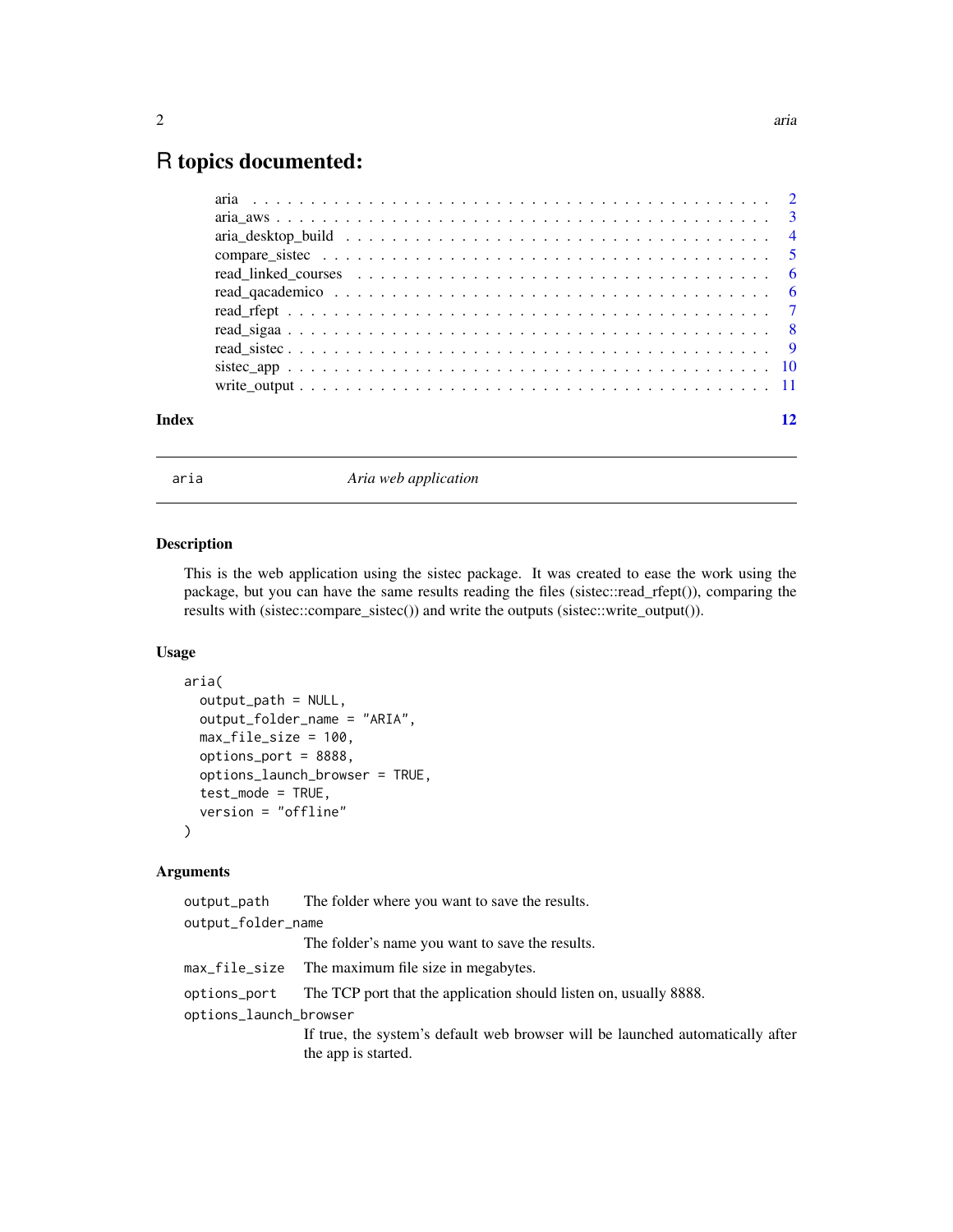#### <span id="page-2-0"></span>aria\_aws 3

| test_mode | Use FALSE in production and TRUE when you are testing. In production, when         |
|-----------|------------------------------------------------------------------------------------|
|           | you close the browser, the app and the R session will be closed. In test, only the |
|           | app will close when you close the browser.                                         |
| version   | A string. Choose "offline" or "online" version.                                    |

# Value

A web application.

aria\_aws *Aria web application*

# Description

This is the web application using the sistec package. It was created to ease the work using the package, but you can have the same results reading the files (sistec::read\_rfept()), comparing the results with (sistec::compare\_sistec()) and write the outputs (sistec::write\_output()).

# Usage

```
aria_aws(
  output_path = NULL,
  output_folder_name = "ARIA",
  max_file_size = 100,
  test_mode = TRUE
\mathcal{L}
```
# Arguments

| output_path        | The folder where you want to save the results.                                                                                                                                                                 |
|--------------------|----------------------------------------------------------------------------------------------------------------------------------------------------------------------------------------------------------------|
| output_folder_name |                                                                                                                                                                                                                |
|                    | The folder's name you want to save the results.                                                                                                                                                                |
|                    | max_file_size The maximum file size in megabytes.                                                                                                                                                              |
| test_mode          | Use FALSE in production and TRUE when you are testing. In production, when<br>you close the browser, the app and the R session will be closed. In test, only the<br>app will close when you close the browser. |

# Value

A web application.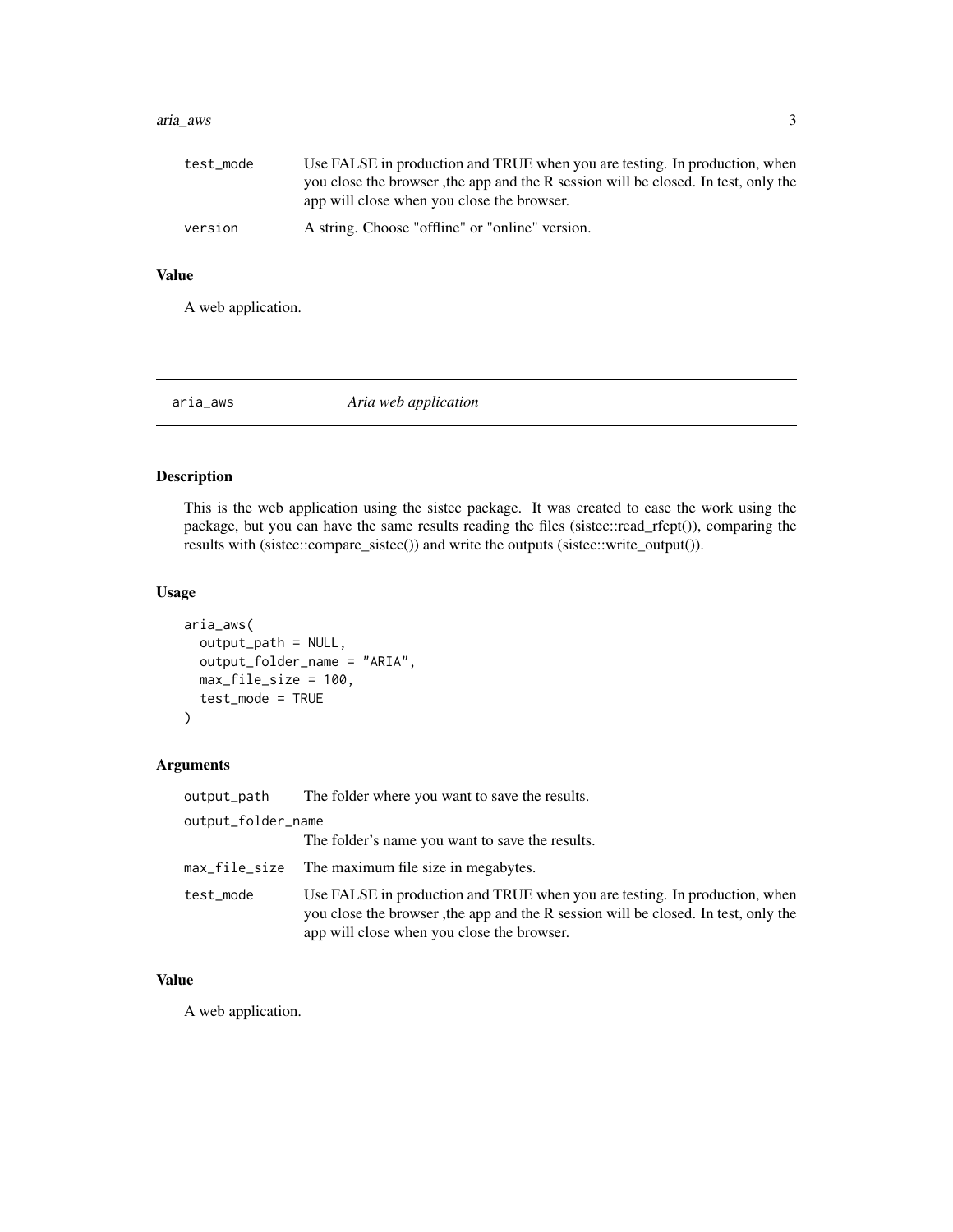# <span id="page-3-0"></span>Description

Build the desktop version of ARIA automatically. You will need [innosetup](https://jrsoftware.org/isdl.php) to build the executable. Only works in windows. See Details for more information.

#### Usage

```
aria_desktop_build(aria_folder = "", download_dependencies = TRUE)
```
#### Arguments

aria\_folder The folder you want to create the executable.

download\_dependencies

Download all the dependencies: r-portable and packages needed to run the ARIA. Use FALSE if you already have the dependencies in the aria\_folder.

#### Details

To create the executable correctly, follow theses steps:

- Build the sistec package (in Rstudio, you use ctrl + shift + b)
- Create a folder
- Use aria\_desktop\_build("your folder")
- Install innosetup (if you don't have it installed yet)
- Double click the .iss file created in your folder and run it.

#### Value

Create the setup to build ARIA desktop in your specified folder.

# Examples

```
## Not run:
aria_folder <- tempdir()
aria_desktop_build(aria_folder)
```
## End(Not run)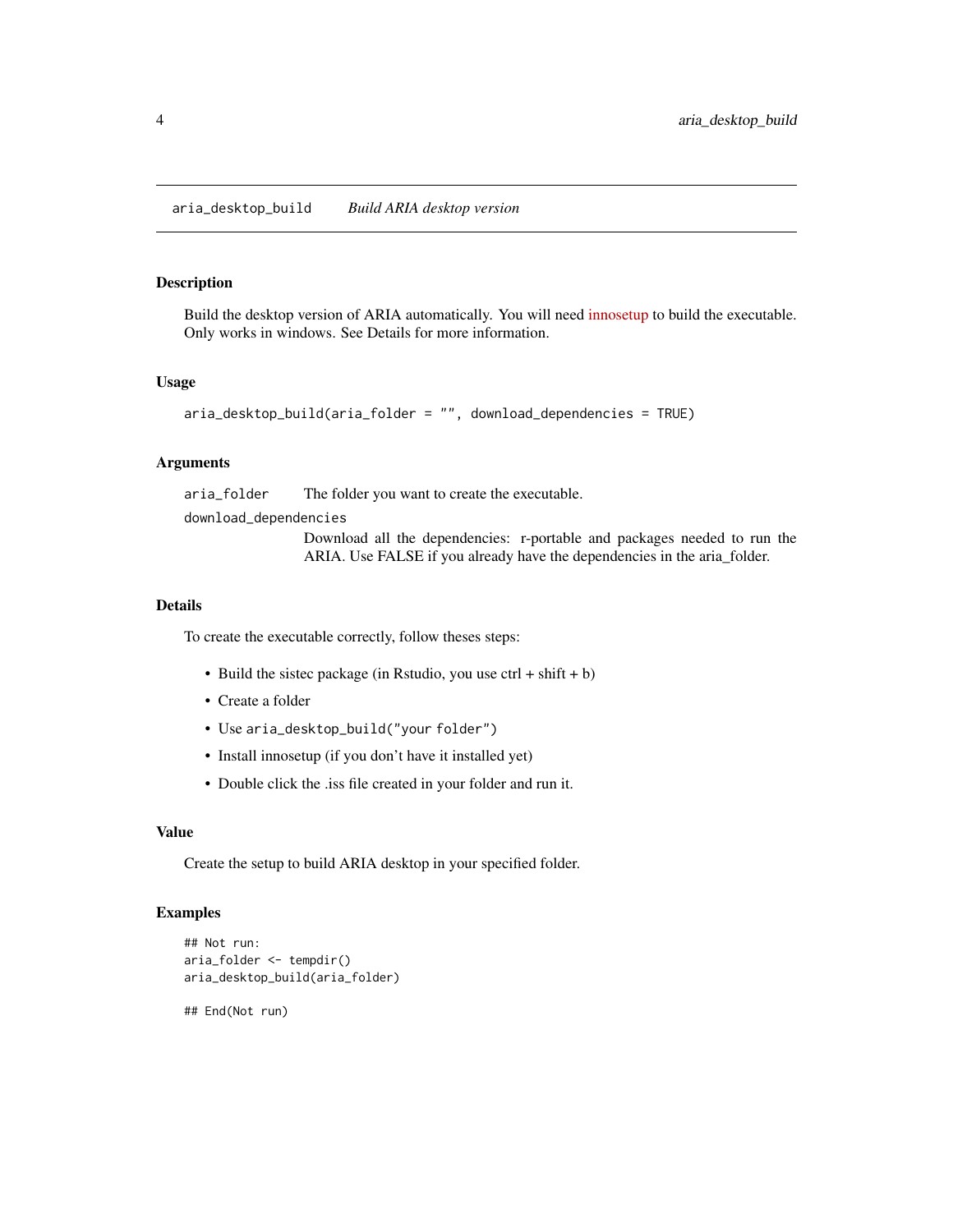<span id="page-4-0"></span>

#### Description

A generic function to compare and save the student situation. This function also shows inconsistencies in the datasets. You can pass the folder's file path or a data frame read by sistec::read\_\*() functions. In most cases, there are no link between courses in Sistec and the academic registration. You can pass this relationship using linked\_courses parameter or using ARIA estimation.

#### Usage

```
compare_sistec(sistec, rfept, linked_courses = NULL)
```
#### Arguments

| sistec | The folder's path to Sistec files or the Sistec data frame read by sistec::read_sistec()function.                                                                                                                                                                                                                                                                                    |
|--------|--------------------------------------------------------------------------------------------------------------------------------------------------------------------------------------------------------------------------------------------------------------------------------------------------------------------------------------------------------------------------------------|
| rfept  | The folder's path to students reagistration datasets or a data frame read by sis-<br>tec::read $*($ ) functions.                                                                                                                                                                                                                                                                     |
|        | linked_courses By default, the linked courses will be estimate using the data (ARIA estima-<br>tion). You can specify those links loadind a xlsx/csv file with linked courses<br>between the rfept and sistec. The columns must be in this order: INICIO, CI-<br>CLO, CURSO SISTEC CURSO RFEPT CAMPUS. The date in INICIO col-<br>umn must be in yyyy.period. Ex.: 2019.1 or 2019.2. |

#### Value

A list of data frames.

#### Examples

```
# these datasets are not real. It is just for test purpose.
# using ARIA estimation for relation between courses
sistec <- read_sistec(system.file("extdata/examples/sistec",
                                  package = "sistec"))
qacademico <- read_qacademico(system.file("extdata/examples/qacademico",
                                          package = "sistec"))
compare_sistec(sistec, qacademico)
# using linked courses file
linked_courses <- read_linked_courses(system.file("extdata/examples/linked_courses",
                                                  package = "sistec"), "csv")
```
compare\_sistec(sistec, qacademico, linked\_courses)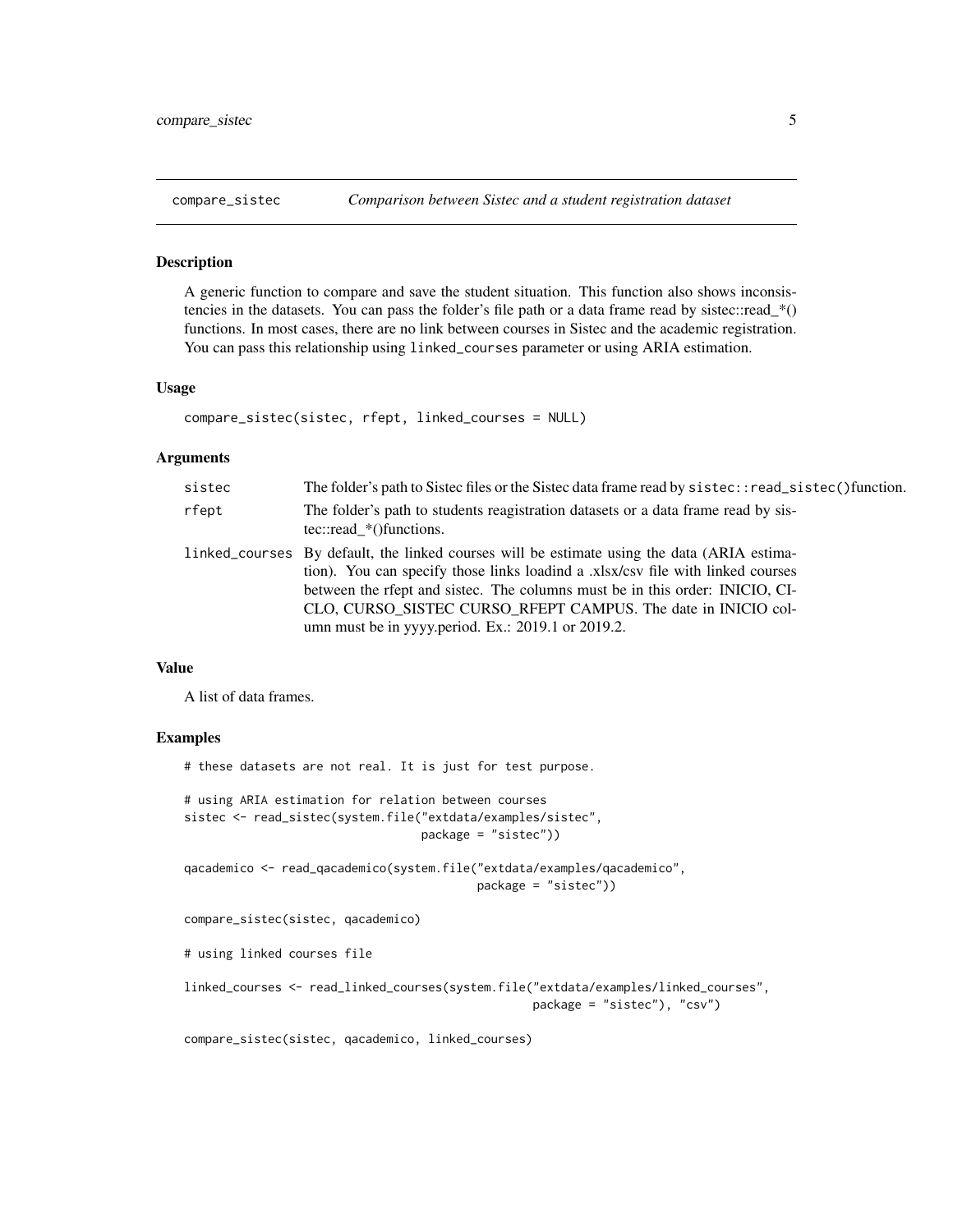<span id="page-5-0"></span>read\_linked\_courses *Read linked courses files*

#### Description

This function reads a .xlsx/.csv file with the linked courses between Sistec and the academic registration. The columns must be in this order: INICIO, CICLO, CURSO\_SISTEC, CURSO\_RFEPT and CAMPUS. The date in INICIO column must be in yyyy.period. Ex.: 2019.1 or 2019.2. .

#### Usage

```
read_linked_courses(path = "", format = "xlsx", encoding = "latin1")
```
#### Arguments

| path     | The linked courses file's path.                                       |
|----------|-----------------------------------------------------------------------|
| format   | You can choose between xlsx or csv.                                   |
| encoding | This function uses latin1 by default but you can use UTF-8 if needed. |

#### Value

A data frame.

#### Examples

```
linked_courses <- read_linked_courses(system.file("extdata/examples/linked_courses",
                                                  package = "sistec"), "csv")
```
linked\_courses

read\_qacademico *Read Qacademico files*

#### Description

This function support two kinds of schemas: from the api and the website. See Details if you need help to download the Qacademico data.

#### Usage

 $read_qacademico(path = "", start = NULL)$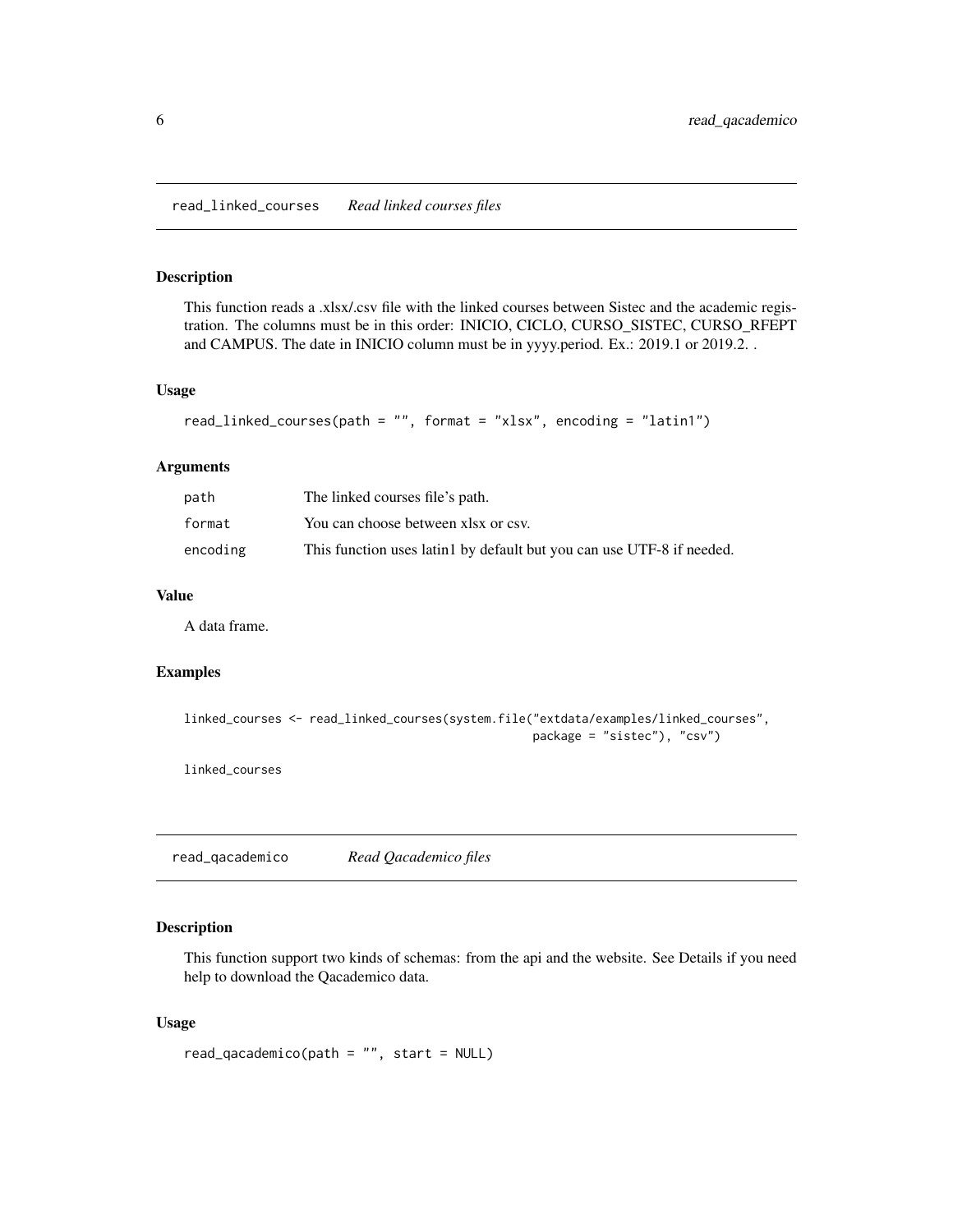# <span id="page-6-0"></span>read\_rfept 7

#### **Arguments**

| path  | The Oacademico file's path.                                                                                                                                                                 |
|-------|---------------------------------------------------------------------------------------------------------------------------------------------------------------------------------------------|
| start | A character with the date to start the comparison. The default is the minimum<br>value found in the data. The date has to be in this format: "yyyy.semester". Ex.:<br>"2019.1" or "2019.2". |

## Details

To download the student's data, go to your proper account on Qacademico and follow:

- "Relatorio de Alunos" -> "Listagem de Alunos" (choose year and period)
- Click on "visualizar"
- Using F10 shortcut and save in .csv format
- Rename the including year and period (example2020\_1.csv)

Be sure that your data has the variables: "Matricula", "Nome", "Situacao Matricula", "Curso", "Cpf", "Instituicao", "Per. Letivo Inicial" and "Cota".

# Value

A data frame.

#### Examples

# this dataset is not a real one. It is just for test purpose. qacademico <- read\_qacademico(system.file("extdata/examples/qacademico", package = "sistec"))

qacademico

read\_rfept *Identify and read academic registration*

#### Description

The read\_rfept() is a wrapper around read\_qacademico() and read\_sigaa(). Now you just need to specify the folder path and read\_rfept() identifies if it is a qacademico or sigaa file and then read it.

#### Usage

 $read\_rfept(path = "", start = NULL)$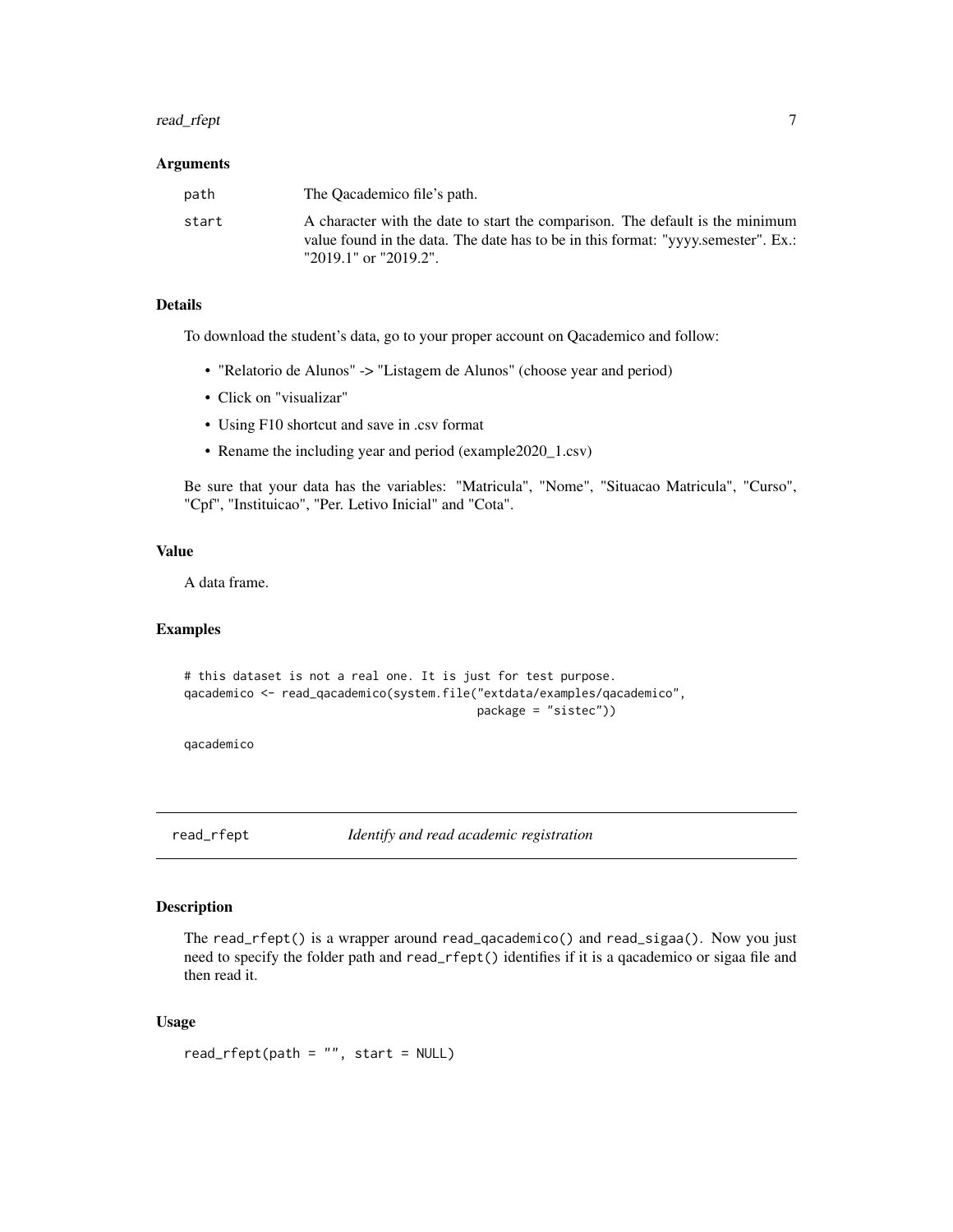#### <span id="page-7-0"></span>**Arguments**

| path  | The file's path to Oacademico or Sigaa folder.                                    |
|-------|-----------------------------------------------------------------------------------|
| start | A character with the date to start the comparison. The default is the minimum     |
|       | value found in the data. The date has to be in this format: "yyyy.semester". Ex.: |
|       | "2019.1" or "2019.2".                                                             |

# Details

By now, this function only supports qacademico and sigaa-sc.

#### Value

A data frame.

#### Examples

```
# these datasets are not a real ones. It is just for test purpose.
qacademico <- read_rfept(system.file("extdata/examples/qacademico", package = "sistec"))
sigaa <- read_rfept(system.file("extdata/examples/sigaa", package = "sistec"))
class(qacademico)
class(sigaa)
# example selecting the period
qacademico_2019_2 <- read_rfept(system.file("extdata/examples/qacademico", package = "sistec"),
                                start = "2019.2")
```
class(qacademico\_2019\_2)

read\_sigaa *Read Sigaa files*

#### Description

This function reads partial and complete Sigaa datasets. These two formats can perform the comparison, but the partial doesn't have information about "Campus" and "Cota". See Details if you need help where to download the Sigaa data.

# Usage

```
read\_ sigaa(path = "", start = NULL)
```
# Arguments

| path  | The Sigaa file's path.                                                            |  |
|-------|-----------------------------------------------------------------------------------|--|
| start | A character with the date to start the comparison. The default is the minimum     |  |
|       | value found in the data. The date has to be in this format: "yyyy.semester". Ex.: |  |
|       | "2019.1" or "2019.2".                                                             |  |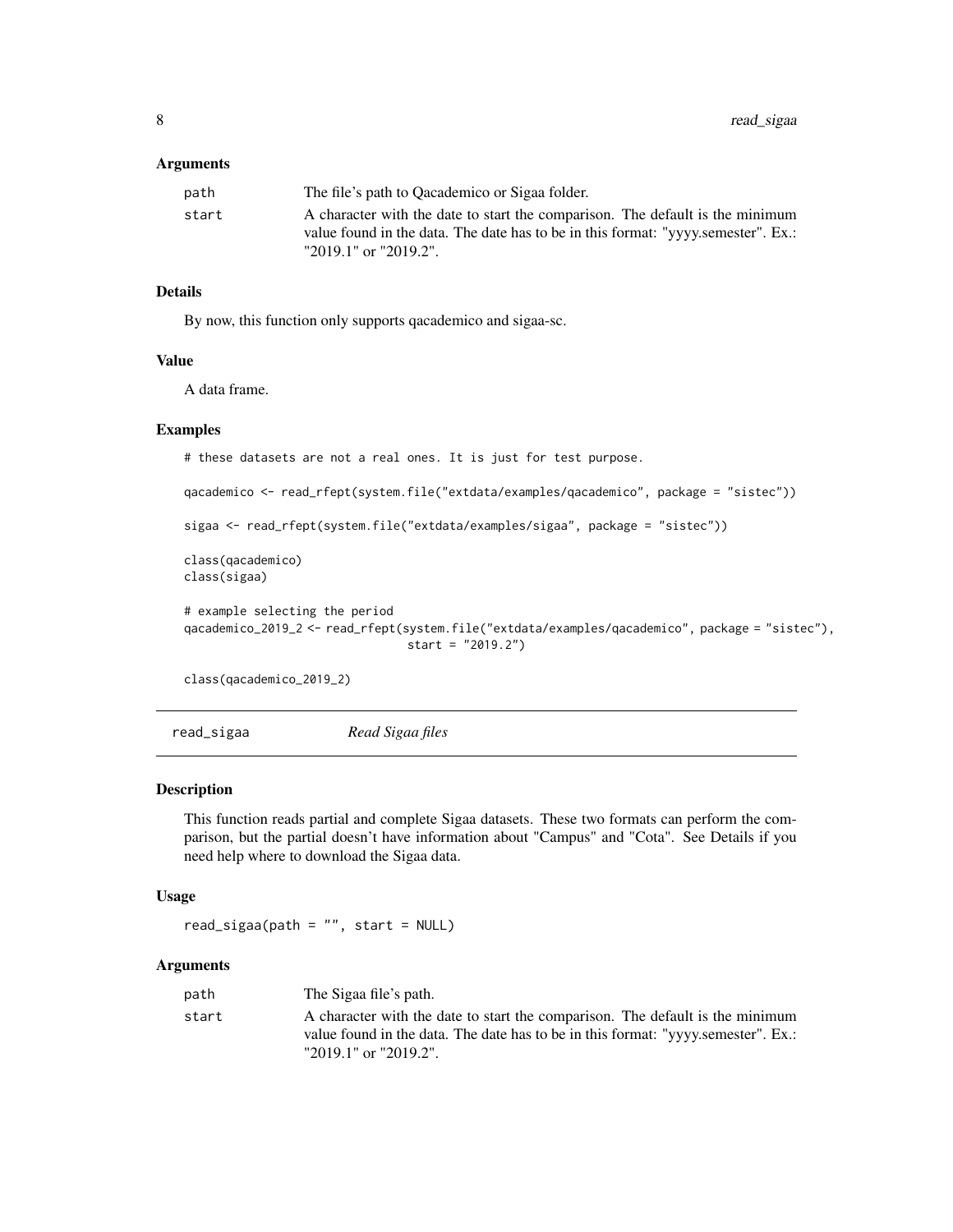#### <span id="page-8-0"></span>read\_sistec 9

# Details

To download the partial Sigaa's data, go to your proper account on Sigaa and follow:

- Access the panel "Consultas" inside Sigaa module.
- Generate the report "Consulta geral discentes".
- Select the check box "Trazer informações em forma de relatório" e "Gerar csv".
- Select the filter "Campus" and other filters you desire.
- Click on "Buscar" and download the file.

Be sure that your data has the variables: "Matricula", "Nome", "Status, "Curso" and "CPF".

For the complete dataset, you have to download directly from the Sigaa database. Be sure that your data has the variables: "Matricula", "Nome", "Situacao Matricula", "Curso", "Cpf", "Instituicao", "ano\_ingresso", "semestre\_ingresso" and "Cota".

#### Value

A data frame.

# Examples

```
# this dataset is not a real one. It is just for test purpose.
sigaa <- read_sigaa(system.file("extdata/examples/sigaa",
                                package = "sistec"))
```
sigaa

read\_sistec *Read sistec files*

# Description

The package provides support if your data comes from [setec](http://portal.mec.gov.br/setec-secretaria-de-educacao-profissional-e-tecnologica) or [web.](https://sistec.mec.gov.br/) You just need to pass the folder's path were are your files. See Details if you need help to download the data from Sistec.

#### Usage

```
read_sistec(path = ", start = NULL)
```
#### Arguments

| path  | The sisted file's path.                                                                                                                                            |
|-------|--------------------------------------------------------------------------------------------------------------------------------------------------------------------|
| start | A character with the date to start the comparison. The default is the minimum<br>value found in the data. The date has to be in this format: "yyyy.semester". Ex.: |
|       | "2019.1" or "2019.2".                                                                                                                                              |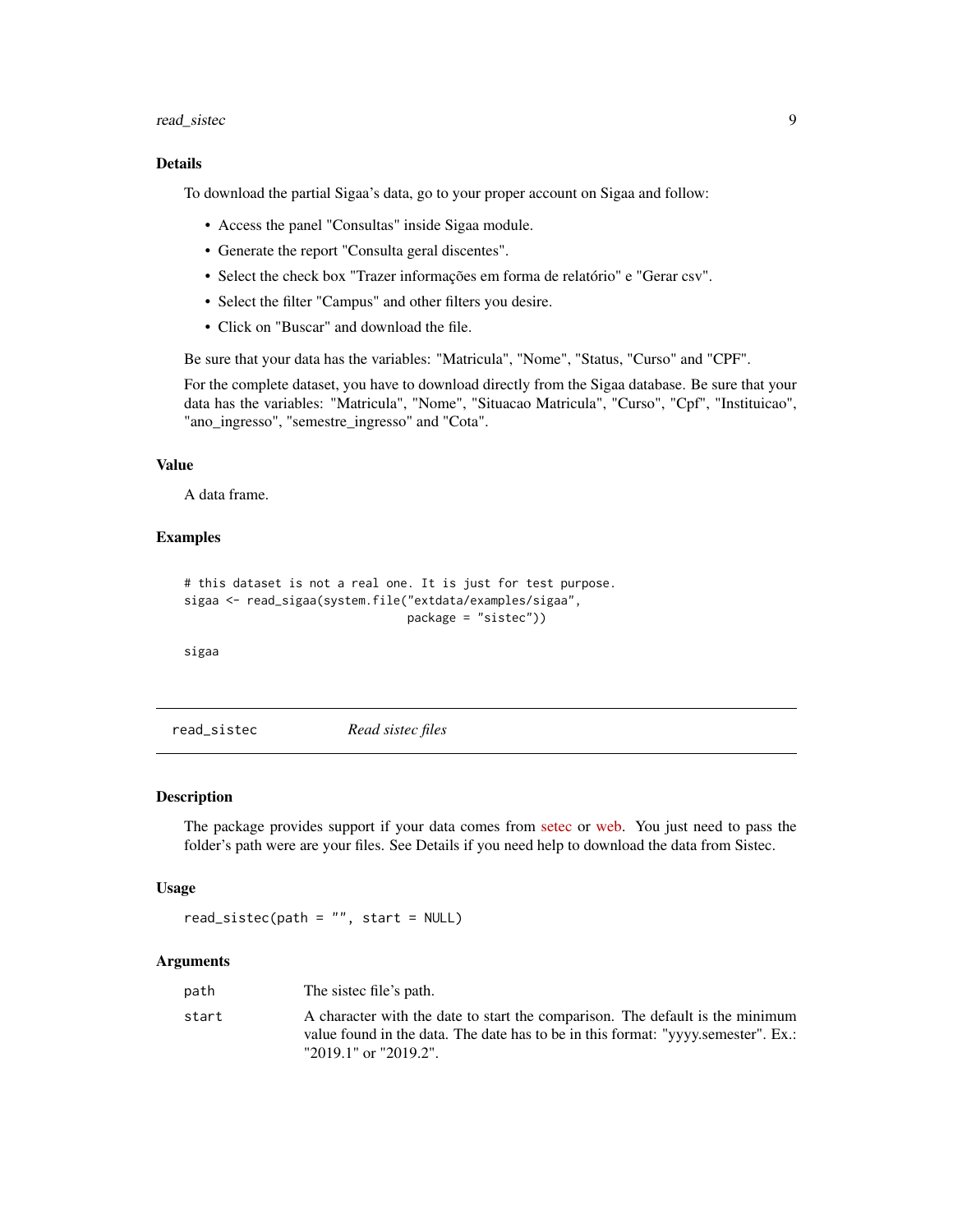# <span id="page-9-0"></span>Details

You can download the Sistec's student registration using your proper account on Sistec. Be sure that your data has these variables:

- On setec: "Nome Aluno", "Numero Cpf", "Co Ciclo Matricula", "Situacao Matricula", "No Curso", "Dt Data Inicio" and "Unidade Ensino".
- On web: "NO\_ALUNO", "NU\_CPF", "CO\_CICLO\_MATRICULA", "NO\_STATUS\_MATRICULA", "NO\_CICLO\_MATRICULA", "DT\_DATA\_INICIO" and "CO\_UNIDADE\_ENSINO".

Tip: To take every student for your institution/campus using web, search by student name and use " ".

#### Value

A data frame.

#### Examples

```
# this dataset is not a real one. It is just for test purpose.
sistec <- read_sistec(system.file("extdata/examples/sistec",
                                  package = "sistec"))
```
sistec

```
# example selecting the period
sistec_2019_2 <- read_sistec(system.file("extdata/examples/sistec", package = "sistec"),
                                start = "2019.2")
```
sistec\_2019\_2

sistec\_app *Sistec web application*

#### Description

This is the web application using the sistec package. It was created to ease the work using the package, but you can have the same results reading the files (sistec::read\_\*()), comparing the results (sistec::compare\_sistec()) and write the outputs (sistec::write\_output())

#### Usage

```
sistec_app(
  output_path = NULL,
  output_folder_name = "Comparações",
 max_file_size = 100,
 options_port = 8888,
  options_launch_browser = TRUE,
  test_mode = TRUE
)
```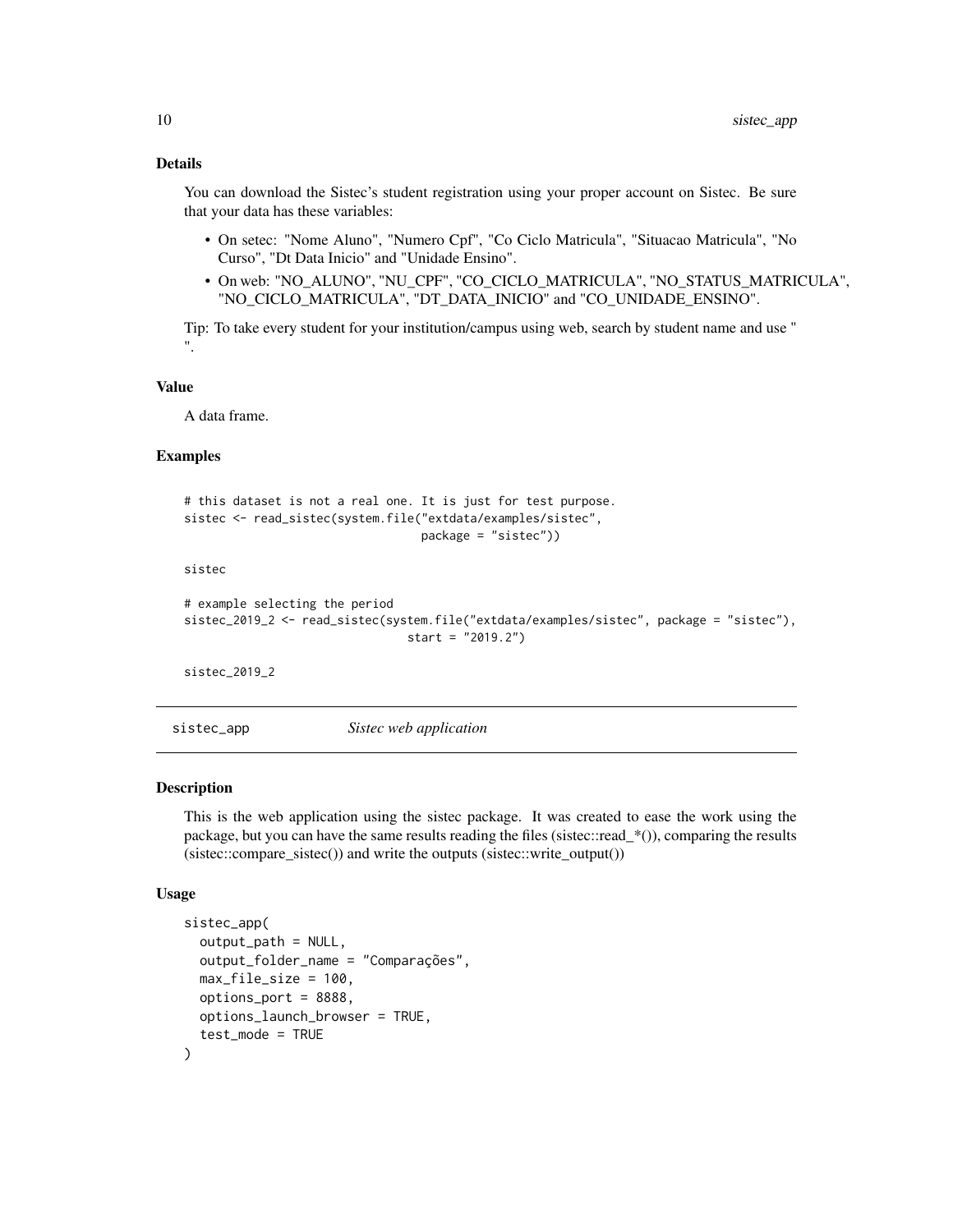# <span id="page-10-0"></span>write\_output 11

# Arguments

| output_path            | The folder where you want to save the results.                                                                                                                                                                 |
|------------------------|----------------------------------------------------------------------------------------------------------------------------------------------------------------------------------------------------------------|
| output_folder_name     |                                                                                                                                                                                                                |
|                        | The folder's name you want to save the results.                                                                                                                                                                |
| max_file_size          | The maximum file size in megabytes.                                                                                                                                                                            |
| options_port           | The TCP port that the application should listen on, usually 8888.                                                                                                                                              |
| options_launch_browser |                                                                                                                                                                                                                |
|                        | If true, the system's default web browser will be launched automatically after<br>the app is started.                                                                                                          |
| test mode              | Use FALSE in production and TRUE when you are testing. In production, when<br>you close the browser, the app and the R session will be closed. In test, only the<br>app will close when you close the browser. |
|                        |                                                                                                                                                                                                                |

# Value

A web application.

| write_output | Save the comparison results |
|--------------|-----------------------------|
|              |                             |

# Description

You can use this function to save the results separated by campus. The results will be saved in .xlsx format.

# Usage

```
write\_output(x, output\_path = NULL, output\_folder\_name = "ARIA")
```
# Arguments

x A list returned by compare\_sistec(). output\_path The folder where you want to save the results. output\_folder\_name The folder's name you want to save the results.

# Value

None.